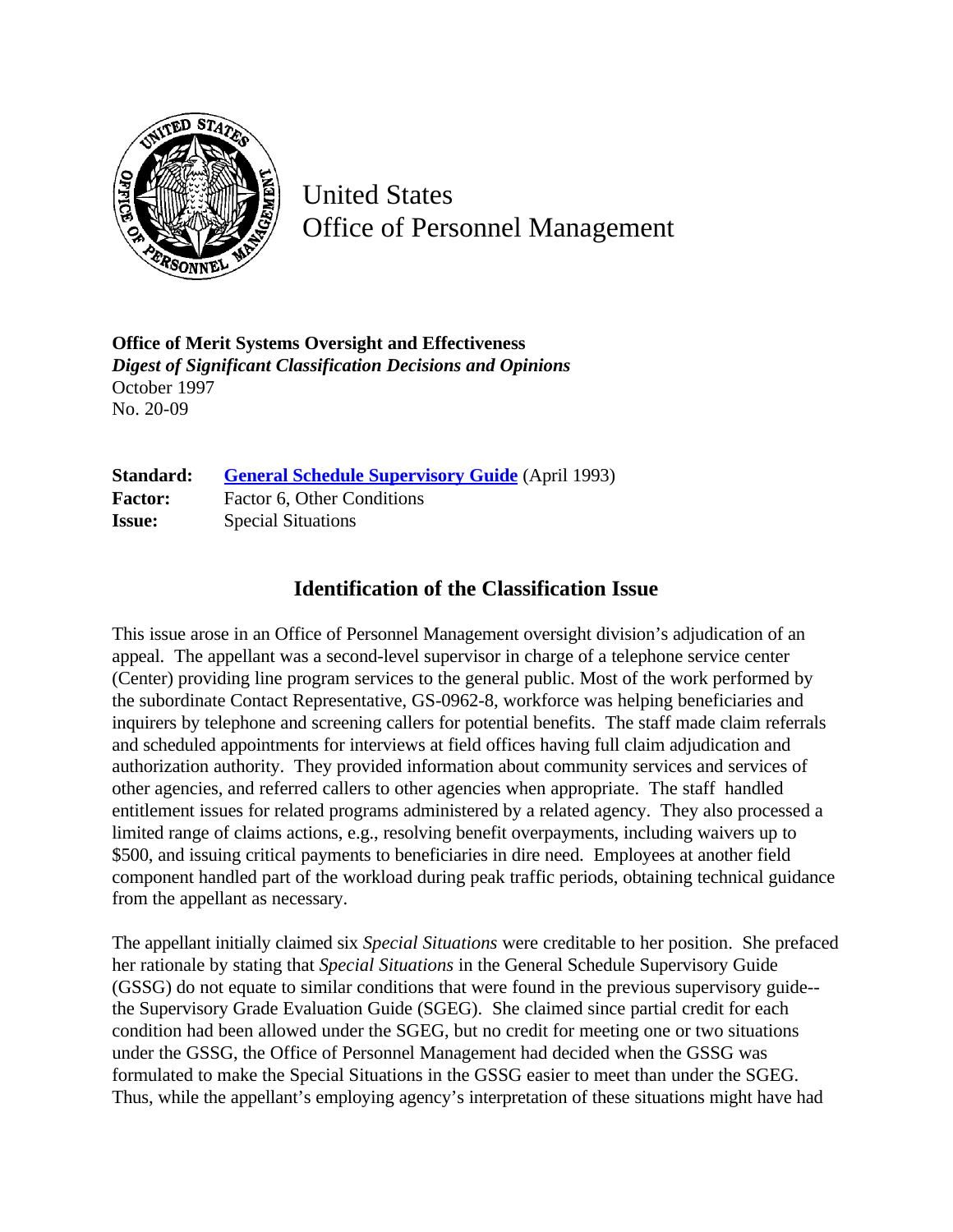applicability to SGEG, the operative premise under the GSSG is whether the condition, if present, makes the work of the supervisor more difficult.

# **Resolution**

#### 1. Shift Operations

This situation is credited when the position supervises an operation carried out on at least two fully staffed shifts.

The oversight division found the Center operated from 8:00 a.m. to 5:15 a.m. There were two tours for full-time permanent and part-time personnel. Tour One started between 7:30 and 8:30 a.m. and ended between 4:00 and 5:00 p.m. Tour Two started between 7:45 and 8:45 a.m. and ended between 4:15 and 5:15 p.m. Employees could sign in at 15 minute intervals during those tours. The heaviest telephone traffic was between 8:00 a.m. and 4:00 p.m. Mixed tour personnel had a set 9:00 a.m. to 2:00 p.m. tour during from April to December and were covered by Tour One or Two when they worked full time. Most employees arrived between 8:00 and 8:30 a.m., although some arrive earlier during the summer. One employee was on a compressed work schedule. Vacation schedules were established on a six-month basis. The appellant reported to agency headquarters by 2:00 a.m. each day on the number of people expected in two days in the future based on leave projections, and reported the number of people available that day between 4:00 and 5:15 a.m. to the region, determined by checking the sign-in sheet.

In her appeal rationale, the appellant claimed credit for shift operations because the "tremendous variance in shifts, tours, and work schedules" and off-site peak workload personnel put a distinct extra burden on managing the Center. She claimed the Center did have two fully staffed eight hour shifts, and that it did not make any difference if the shifts start fifteen minutes, one hour, two hours, or eight hours apart. She stated that supervising Center-type shift operations was materially more difficult, where employees were allowed to start work anytime within the beginning of their shift, than to supervise two widely separated but fixed starting-time shifts. This made it difficult for management to plan the workday, to determine how many employees would be available to handle the fluctuating volume of calls during the workday, decide how the pending workload would be distributed, and when to conduct training. This situation was exacerbated by the mixed-tour employees and part-timers, who arrive and leave at various times of the day, and was further complicated by the fact that many of these employees are trainees, who require additional guidance, training, and monitoring during their shifts. The appellant stressed the Center was not a back-office type of situation where some amount of variation in staffing levels could be routinely adapted to, but a real-time, front-line operation dealing directly with the general public.

Placing the General Schedule Supervisory Guide in its proper interpretive context, the oversight division stated a shift has traditionally been defined as consisting of a full eight hour tour of duty, e.g., day, evening, and night shifts. The General Schedule Supervisory Guide was developed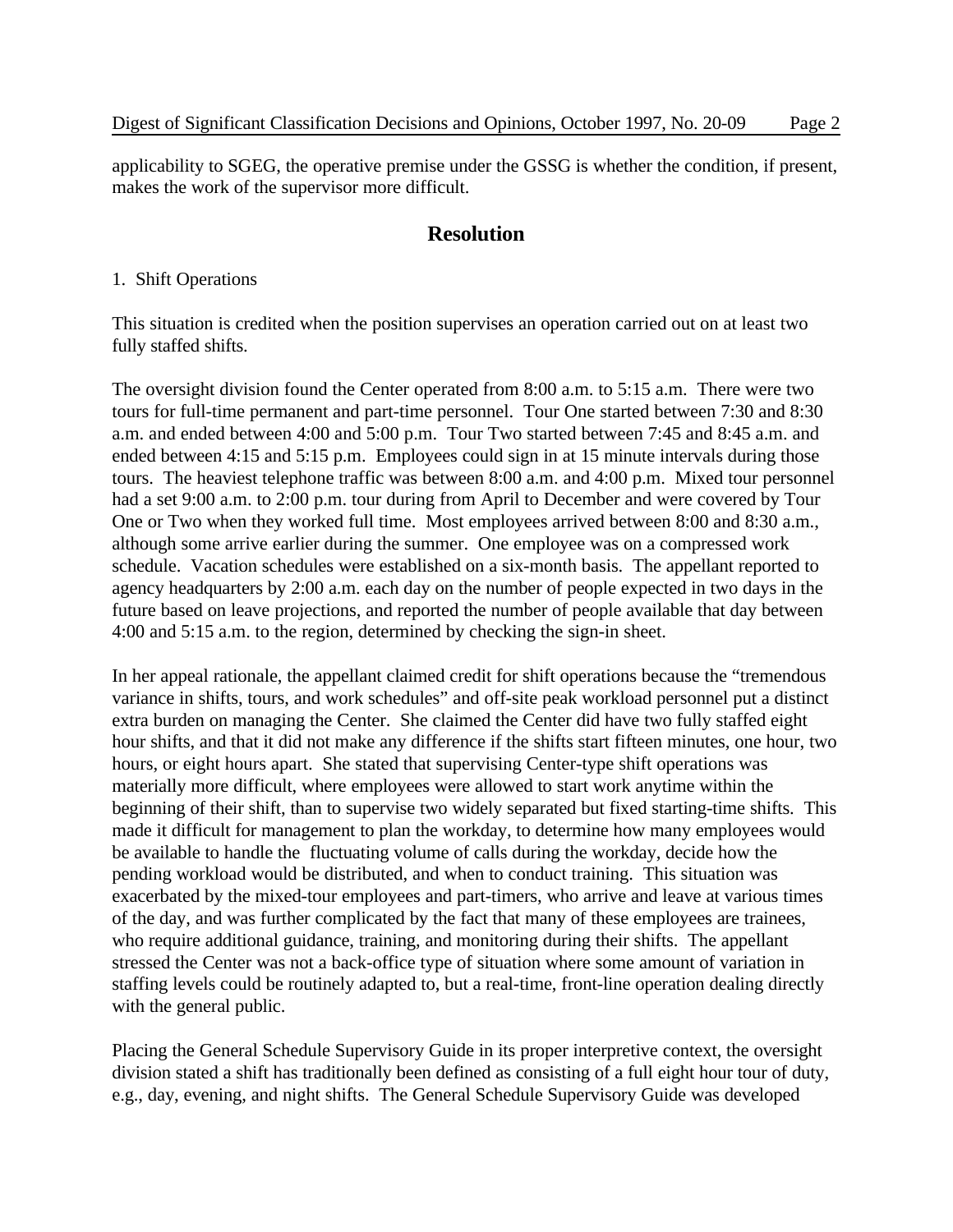during a time when compressed work schedules, flexitime, and similar work scheduling options were well-established and widely used. Therefore, using the term "shift," without reference to compressed work schedules or flexitime, must be considered a careful and deliberate decision by the Office of Personnel Management in its developing of the General Schedule Supervisory Guide. Center staffs operate during a nine-and-three-quarter hour work day, which is threequarters of an hour longer than a typical Federal eight-and-one-half hour work day. The Center tour structure is most appropriately considered as a broadened flexitime construct. As in any compressed work schedule or flextime situation, office coverage during hours of operation is a standard, predictable supervisory responsibility. Integral to second-level supervisory responsibilities at Level 3-3, credited to the appealed position, were controlling leave, overtime, and similar scheduling issues for the larger workloads managed through subordinate team leaders, leaders, team chiefs, or comparable personnel. The appellant used four subordinate supervisors to manage the Center.

The oversight division found the toll-free 1-800 telephone number system was monitored at the agency's headquarters which moved traffic with the goal of having all calls answered within five minutes. Calls were routed to an intervening traffic control site and then to the Center based on availability. Serious call backups were handled by this process. The workload volume issues stressed in the appellant's rationale were controlled, in large part, through a sophisticated computerized calling system. In contrast, the oversight division found shift work within the meaning of the General Schedule Supervisory Guide required greater attention to planning, coordinating, and integrating work, e.g., by assuring work was successfully passed off from one shift to another, and resources were staged to support the work to be accomplished within each shift. Therefore, this situation was not credited to the position.

## 2. Fluctuating Work Force or Constantly Changing Deadlines

The General Schedule Supervisory Guide provides for crediting Fluctuating Work Force when the work force supervised by the position has large fluctuations in size (e.g., when there are significant seasonal variations in staff) and these fluctuations impose on the supervisor a substantially greater responsibility for training, adjusting assignments, or maintaining a smooth flow of work while absorbing and releasing employees. Constantly Changing Deadlines may be credited when frequent, abrupt, and unexpected changes in work assignments, goals, and deadlines require the supervisor constantly to adjust operations under the pressure of continuously changing and unpredictable conditions.

The appellant claimed the work flow in the Center, i.e., balancing of daily telephone traffic, heaviest workloads in the beginning of the week, different demands certain days of the month, and heavy traffic the first three months of the year due to new claims, and constantly increasing workload placed a heavy demand on her position. She cited the need to use off-site employees, and the unpredictability of a workload increase due to phone system problems, media reports, or similar system problems as continuing workload management difficulties. If the event was severe enough, she might have to redeploy her staff to other offices. She cited the impact of constant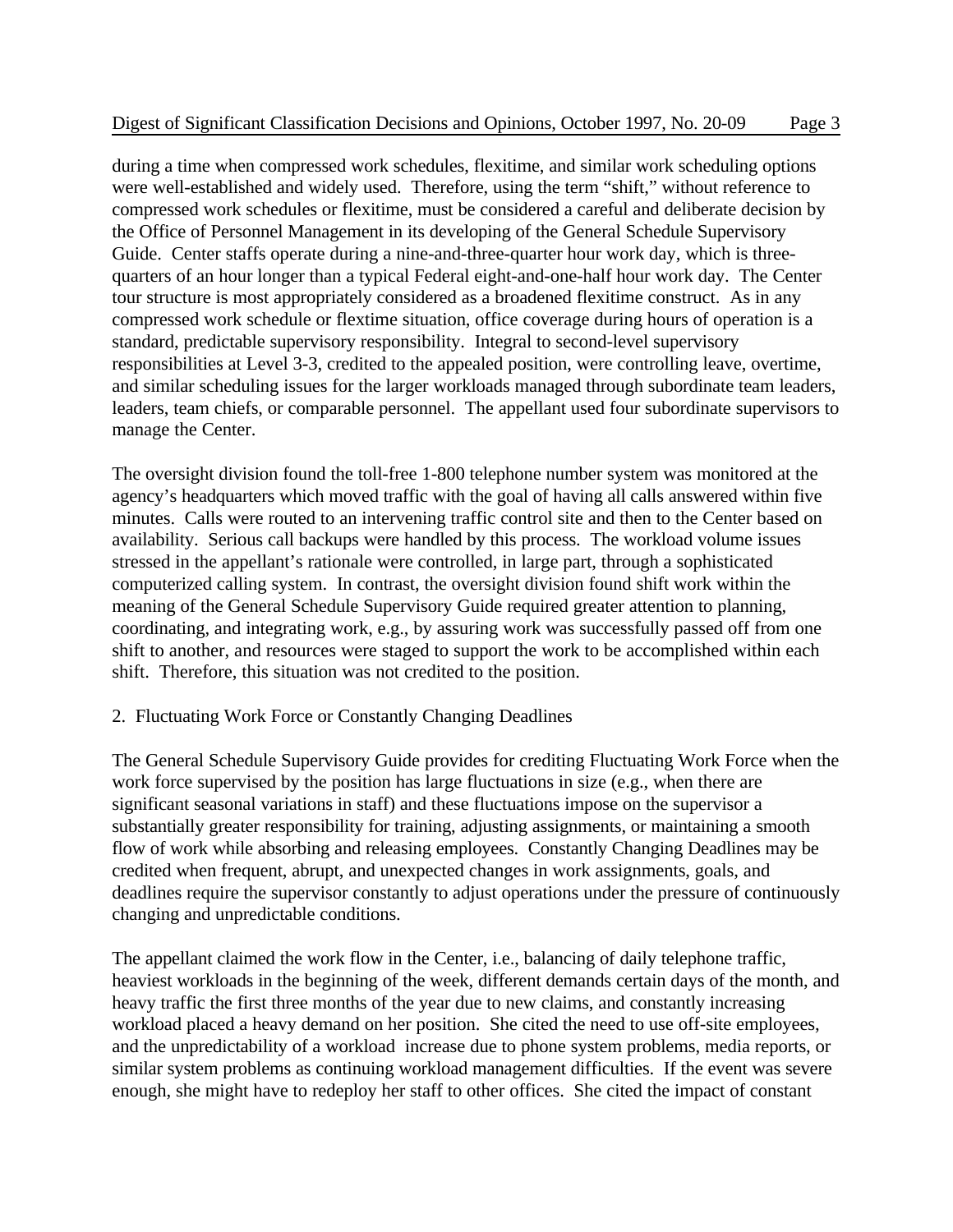program changes, the need for almost immediate briefings and training on the latest changes, and the high turnover rate that typically prevented her from achieving her authorized staffing level, and the significant portion of the workforce in a training status as conditions supporting the crediting of this situation.

The appellant claimed the work tour structure of the Center imposes a substantially greater responsibility for training, adjusting assignments, and maintaining a smooth flow of work. Ensuring variable schedule employees received the same training made available to regular employees was especially difficult. She discussed the impact of the high attrition rate for mixedtour and part-time employees, the need to assure personnel administrative changes were made when employees were converted from full-time to part-time and vice versa, claiming this constituted two separate employment seasons, each with its own characteristics and complications. The appellant challenged the agency's claim that the workload was cyclical and Center's made appropriate plans to deal with it as precluding credit for this situation; it was whether the workload imposed a substantial additional burden on the supervisor that controlled the crediting of this situation. She stated the additional burdens placed on her position by the nature of the Center work, the makeup of the workforce, the flexibility of employee schedules and the unpredictability of staff availability, the cyclical nature of the work, the constantly changing legislative policy, procedural, and technical framework, the continual need for training, the high turnover, the constant pressure to meet an ever-present five minute deadline for caller response, and the requirements for accuracy and world-class customer service, all made her job materially more difficult and significantly added to her responsibilities. The appellant stated that whether this impact on the position is credited under "shift work" or under "workforce and deadlines" or both is unimportant--simply stated, this overall situation should be credited to the position.

The oversight division observed the position classification process required the full intent of a position classification standard be discerned and applied according to established classification principles and practices that do not permit crediting the same aspects of a position multiple times. For example, credit for dealing with the impact of multiple tours, and similar workload control and assignment issues could not be credited under Shift Operations, Physical Dispersion, and this situation. As a threshold position classification standard, Special Situations required that three of eight situations be met fully to add an additional level under Factor 6. The presence of a substantial number of and widely varying alternative situations shows the General Schedule Supervisory Guide recognized many positions might meet one or two additional demands, but not three and, therefore, would not receive an additional level for this factor.

*Special Situations* deal with various conditions not credited fully in applying earlier portions of the General Schedule Supervisory Guide. For example, Factor 3 covers the demands of work planning, scheduling, employee instruction, and similar inherent supervisory duties and responsibilities. In crediting Level 6-3 to the position, the oversight division recognized the coordinative demands on the appellant in ensuring consistency of product, service, interpretation, or advice; conformance with the output of other units, with formal standards, or with agency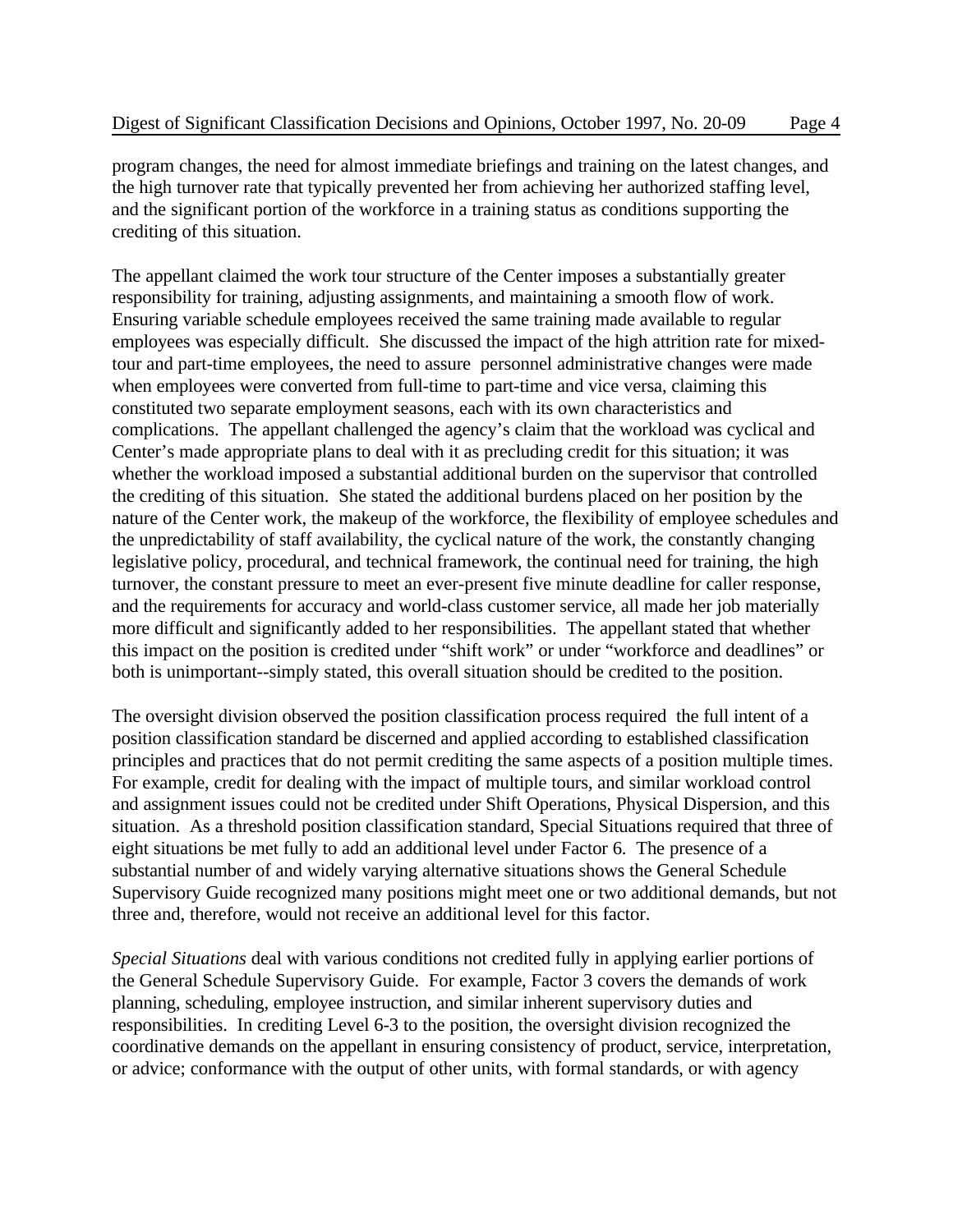policy; and coordinating with supervisors of other units to deal with requirements and problems affecting others outside the organization.

Turnover information showed 19 employees left the Center from June 1995 to December 1996. Nine of these employees resigned in lieu of termination, four of whom were in the same class of trainees. Two employees transferred to other Centers, one was promoted, two were fired, one retired, and three left for better jobs. One summer aide was employed in 1995 and 1996, and the employment of one was anticipated for 1997. The oversight division found turnover is predicable and could be anticipated based on the nature and conditions of the organization's work, even though it did place a burden of additional training on the appellant and her staff. Primary turnover, however, was among the mixed-tour staff due to the limited hours of work. Mixed tour employees comprised less than 15 percent of the staff. Full time staff turnover was limited and typically was to enter other agency field offices with greater career potential. The oversight division found these losses fell far short of "large fluctuations" as defined by the General Schedule Supervisory Guide, e.g., large seasonal variations in the staff. These large fluctuations are typified by demanding and concentrated recruitment and related functions, extensive training or similar preparatory requirements, and planning for and implementing large scale staff losses. The appeal record showed the work force fluctuations at the Center did not have an equivalent impact on the appellant's supervisory demands.

Center work assignments, goals, and deadline changes were not frequent and abrupt within the meaning of the General Schedule Supervisory Guide. Within the previous year, problems shut down the telephones for one day. There was sufficient non-telephone work, however, to continue operations at the Center. If equipment problems persisted beyond one day, the appellant had to consider sending her staff to other sites, requiring the appellant to contact her supervisor, the Area Director, the union, and the other sites. The oversight division again noted the Center workload was not locally controlled entirely. Major toll-free 1-800 telephone number system problems are controlled by agency headquarter's rerouting, and more limited issues were controlled and monitored at the intervening traffic management site. The oversight division concluded the multi-layered control network system, and the relatively predictable peaks and valleys of activity based on historical information, failed to meet the frequency, abruptness and unexpected nature of changes required for the crediting this situation.

## 3. Physical Dispersion

The General Schedule Supervisory Guide provides for crediting this situation when a substantial portion of the workload for which the supervisor is responsible is regularly carried out at one or more locations that are physically removed from the main unit (as in different buildings, or widely dispersed locations in a large warehouse or factory building), under conditions that make day-today supervision difficult to administer.

The appellant withdrew her claim for crediting of this situation due to the decrease in technical assistance calls from off-site personnel. The oversight division, however, decided to address the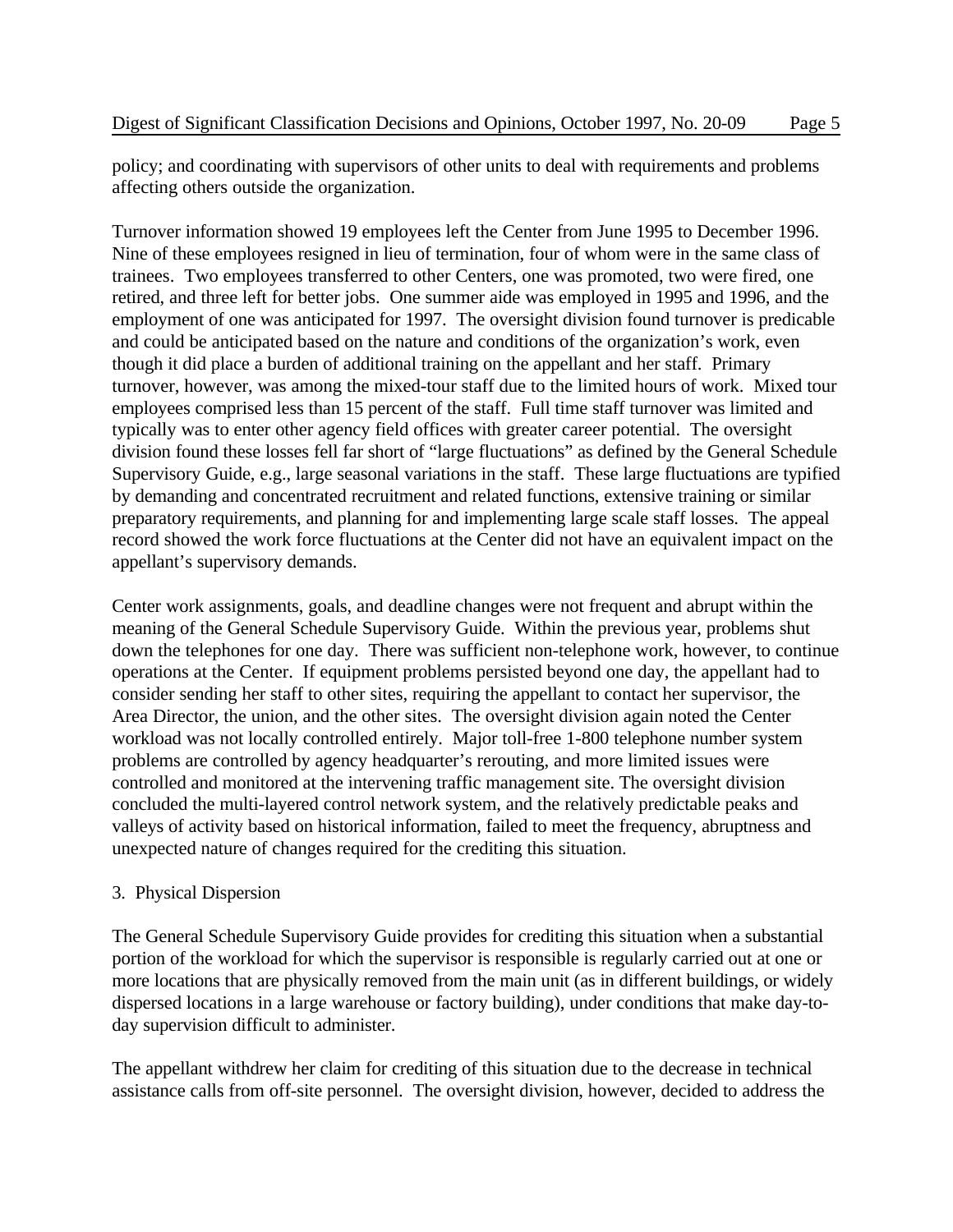claim for interpretive purposes. The third exclusion in the General Schedule Supervisory Guide states positions with continuing supervisory responsibility meeting the minimum coverage requirements of the guide may be graded by using the guide provided "due care is taken to avoid crediting direction of the same work" to supervisors in different chains of command. The example alluded to in the General Schedule Supervisory Guide is of a supervisory position that also oversees project or program management work performed by employees who officially report to and are under the permanent supervision of supervisors in a different chain of command. The oversight division found off-site employees performing Center work during peak workload periods were permanently in another field office chain of command. As such, those employees could not be credited to the appellant's position under the General Schedule Supervisory Guide, whether she previously provided training to them or continue to answer their technical questions.

#### 4. Special Staffing Situations

The General Schedule Supervisory Guide permits crediting this situation when: (1) a substantial portion of the work force is regularly involved in special employment programs; or in similar situations that require involvement with employee representatives to resolve difficult or complex human resources management issues and problems; (2) requirements for counseling and motivational activities are regular and recurring; and (3) job assignments, work tasks, working conditions, and/or training must be tailored to fit the special circumstances.

In her initial rationale, the appellant stressed the workload pressure in the Center, dealing with an often unhappy clientele who were usually bolder and more aggressive over the phone than they would be in person, and often have personal problems that may be unrelated to their benefits claim or informational request, but surface simply because the phone number is toll free and available. Suicide calls were relatively frequent, and bomb and death threats were occurring with ever more regularity. The appellant stated the constant changes in legislation, regulations, policies, and procedures increased the stress level, accentuated by calls coming in from around the country that required familiarity with State practices as they pertained to benefit issues. She claimed the stressful and demanding nature of work produced a great deal of absenteeism and the supervisory staff continually referred employees for counseling. In addition, the appellant claimed many Center employees were single parents and had child-care problems, an additional cause of absenteeism. She claimed the relatively low pay in comparison to many other jobs to which the better Center employees might aspire and the many different cultures and socio-economic levels represented in the Center workforce placed additional pressures on management in dealing with workplace issues. The appellant claimed she had to meet with union representatives regularly to discuss office problems and try to solve many of the grievances filed by the employees.

The appellant stated the Center employs many blind, deaf, and other physically handicapped employees; usually there were four totally blind employees out of the overall staff of 50 or more imposing special requirements for counseling and motivation. In addition, she claimed job assignments, working conditions, and training had to be tailored to fit the special circumstances of these employees. To this end, she worked with handicapped program coordinators whenever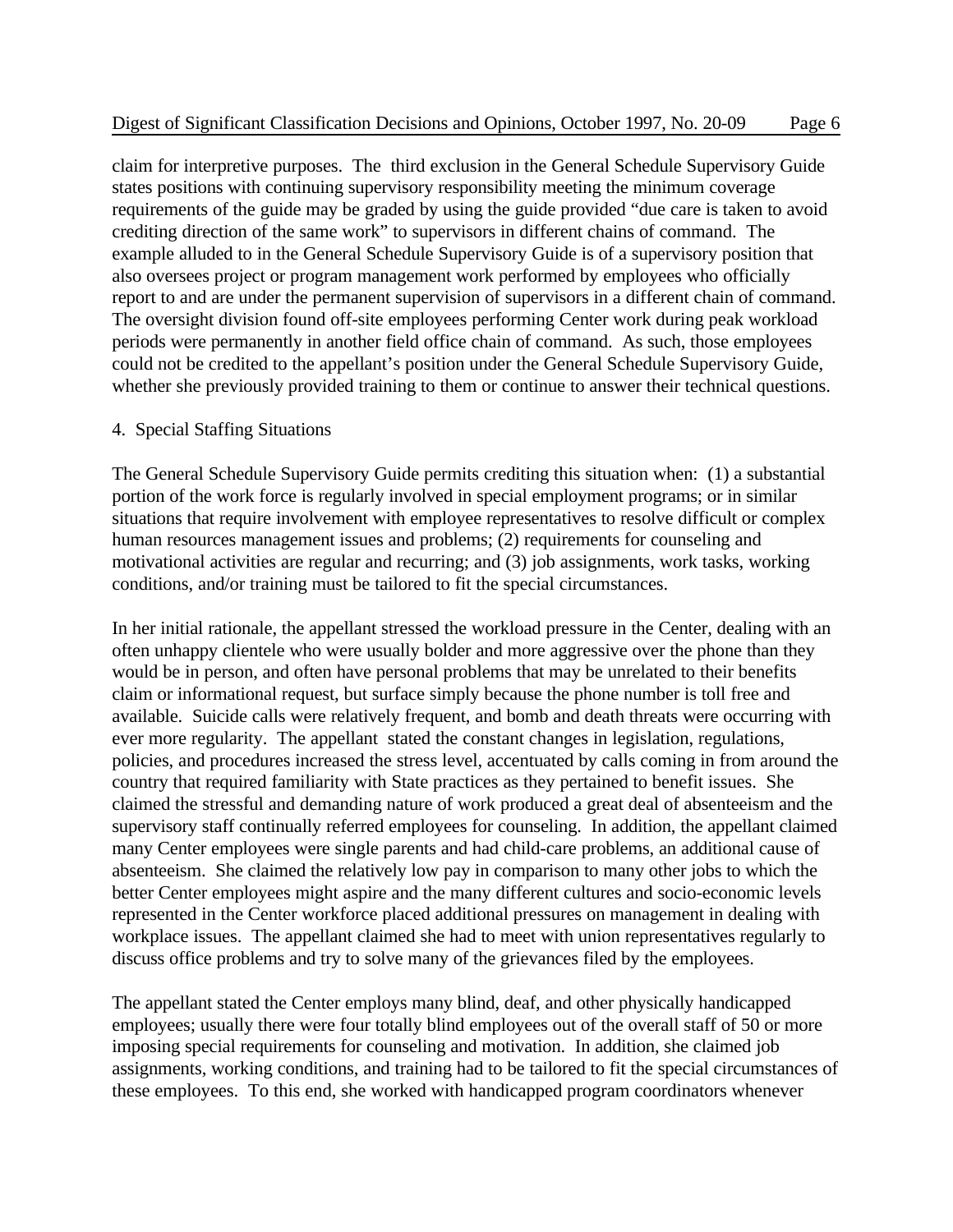problems occurred with the software or any equipment those blind employees used. Because the Center lacked a reader, lead employees and subordinate supervisors had to sit with the blind employees to read names off a list for their overpayment work, prepare special disks for training purposes, know how to operate the special equipment, and prepare handouts and other training material in different formats accessible to those without sight.

The oversight division found the Center employed two blind employees; each reported to a different supervisor. The appellant met at least weekly with the on-site union representative, who was a member of the local award panel, and dealt with a wide range of issues as part of the Partnership process, e.g., employee training. The appellant was a management representative on arbitration cases and had the authority to settle EEO cases; she settled two of the three cases filed against the management staff within the previous eight months. Data showed she reprimanded three employees and gave one a sick leave warning in 1995. In 1996, she reprimanded one employee, fired two, gave sick leave warning to two, and put one on sick leave restriction. In 1995, she referred 11 employees to counseling, 10 in 1996, and 5 by May 1997. Some employees referred eventually resigned in lieu of termination during their probationary period.

The oversight division concluded the subject-matter knowledge required in nonsupervisory Center work and the stress integral to client contacts had been credited fully in the evaluation of the base level positions. These aspects of Center work have been credited under Factor 5 and could not be credited again.

This situation is intended to recognize the heavy demands on the supervisor's time in dealing with difficult and complex human resource issues and problems. The oversight division found two blind employees, or the previous four employees, were not a substantial portion of the work force. The demands on the appellant's position were mitigated by the involvement of two immediate supervisors and the lead employees. The number of disciplinary and work performance and counseling problems were issues properly recognized under this situation. The extensive internal training discussed previously for new mixed-tour employees; the need to break out work and tailor work for the significant number of employees in developmental positions from that performed by full performance level employees; and the need to refer employees to counseling, including some trainees who evidenced performance problems despite intensive training, also were properly considered under this situation. When viewed as a whole, the oversight division found these human resource management issues reflected the difficulty and complexity of staffing and related issues supporting the crediting of this situation.

## 5. Changing Technology

The General Schedule Supervisory Guide credits this situation when processes and procedures vary constantly because of the impact of changing technology, creating a requirement for extensive training and guidance of the subordinate staff.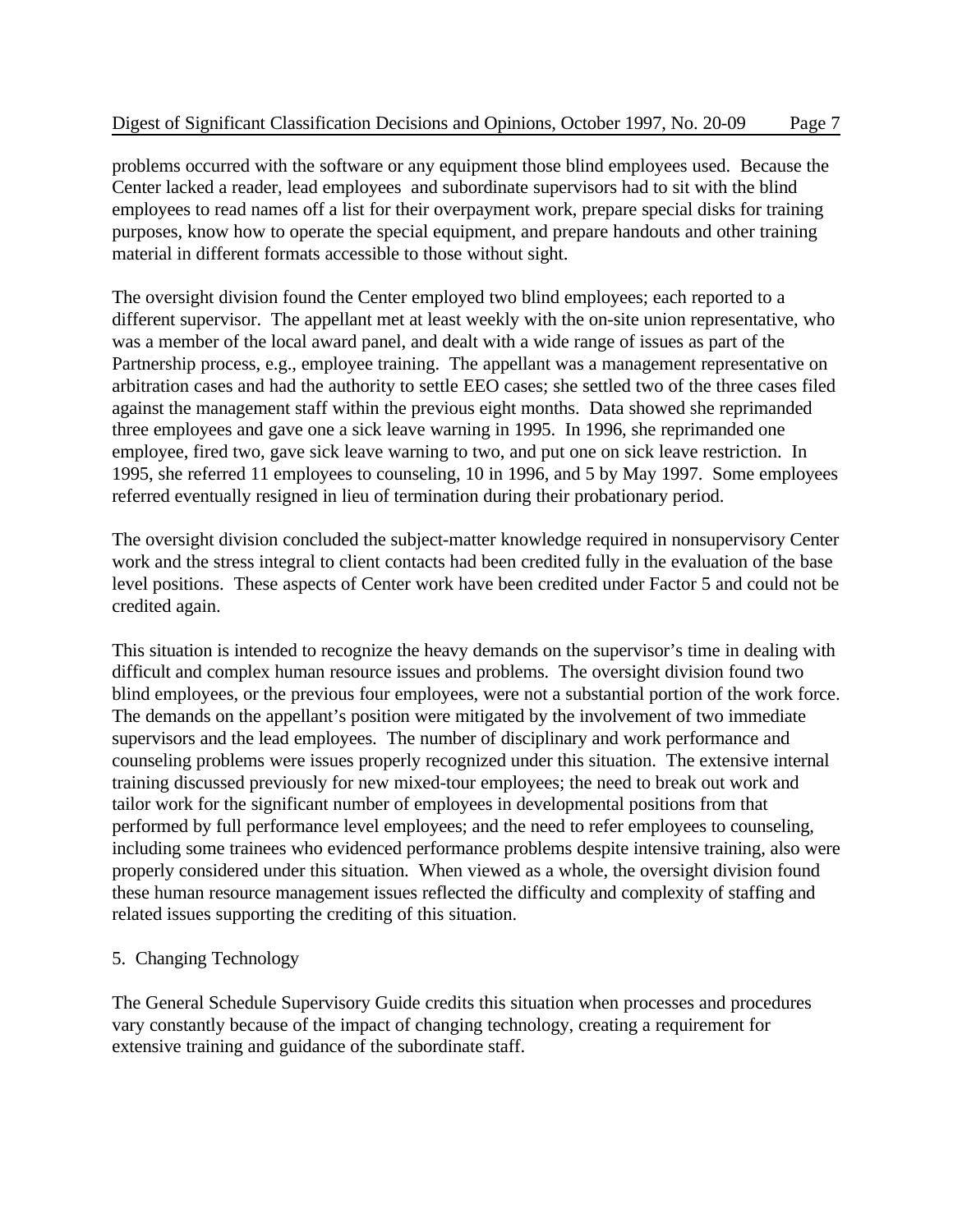The appellant claimed the Center was on the cutting edge of telecommunications technology, and that constant change in telephone and computer systems, software enhancements, the introduction of new technology, the upgrading of current equipment to handle new requirements, and the automation of manual procedures were "habitual." She provided information on the pending installation of IWS/LAN technology, including training requirements, and information on administrative support software updates and enhancements. She also provided a list of software releases for March 1996 through March 1997 and the training given as the result of software changes.

The oversight division found during the months of April through December all Centers are given one hour on a set day, two to three times a month, to train their entire staff. The nature of Center tours, particularly mixed-tour and part-time, made it difficult to schedule the training to cover the entire staff and required arrangements for employees who miss the training. The training covered updates on problems and work review issues, observations, and new legislation. The appellant also provided information on pending system changes and training requirements. Unlike other agency components that receive basic and follow-on subject matter training from a regional staff component, the Centers perform their own basic and follow-on training. To place the training demands of her position in context, the oversight division requested additional information from the appellant's supervisor documenting major training on systems updates in the past five years. This equated to an average of approximately 37 hours of "major training on system updates" per year. Migration to personal computers from dumb terminals (the IWS/LAN migration), the first major equipment change in approximately 10 years, will include 12 non-consecutive hours of mandatory introductory training, with optional components.

The oversight division found Center training, although more intense than typical of some Federal organizations, is not extensive within the meaning of the General Schedule Supervisory Guide. Eighty hours of training in 1990 (40 hours) and 1994 (40 hours) covered basic program changes flowing from planned management action, and not training emanating from processes and procedures that vary constantly due to the impact of changing technology as covered by this situation. The latter training initiative was part of the agency decision to assign sufficient GS-8 grade level work to the Center to upgrade non-mixed-tour base level positions to GS-8. IWS/LAN training reflected migration from old to current widely used automation technology and could not be construed as an impact of changing technology within the meaning of the General Schedule Supervisory Guide. Therefore, training caused by agency process and procedural changes was much less than the 37 hours per year, falling far short of the intent of *constantly* varying processes and procedures due to the impact of changing technology within the meaning of the General Schedule Supervisory Guide. The oversight division found the training fully covered and credited under Level 3-3b, and the coordinative demands credited under Level 6-3, i.e., training to assure consistency of product, service, and interpretation, and conformance with agency standards and policy. Therefore, the position could not be credited with this situation.